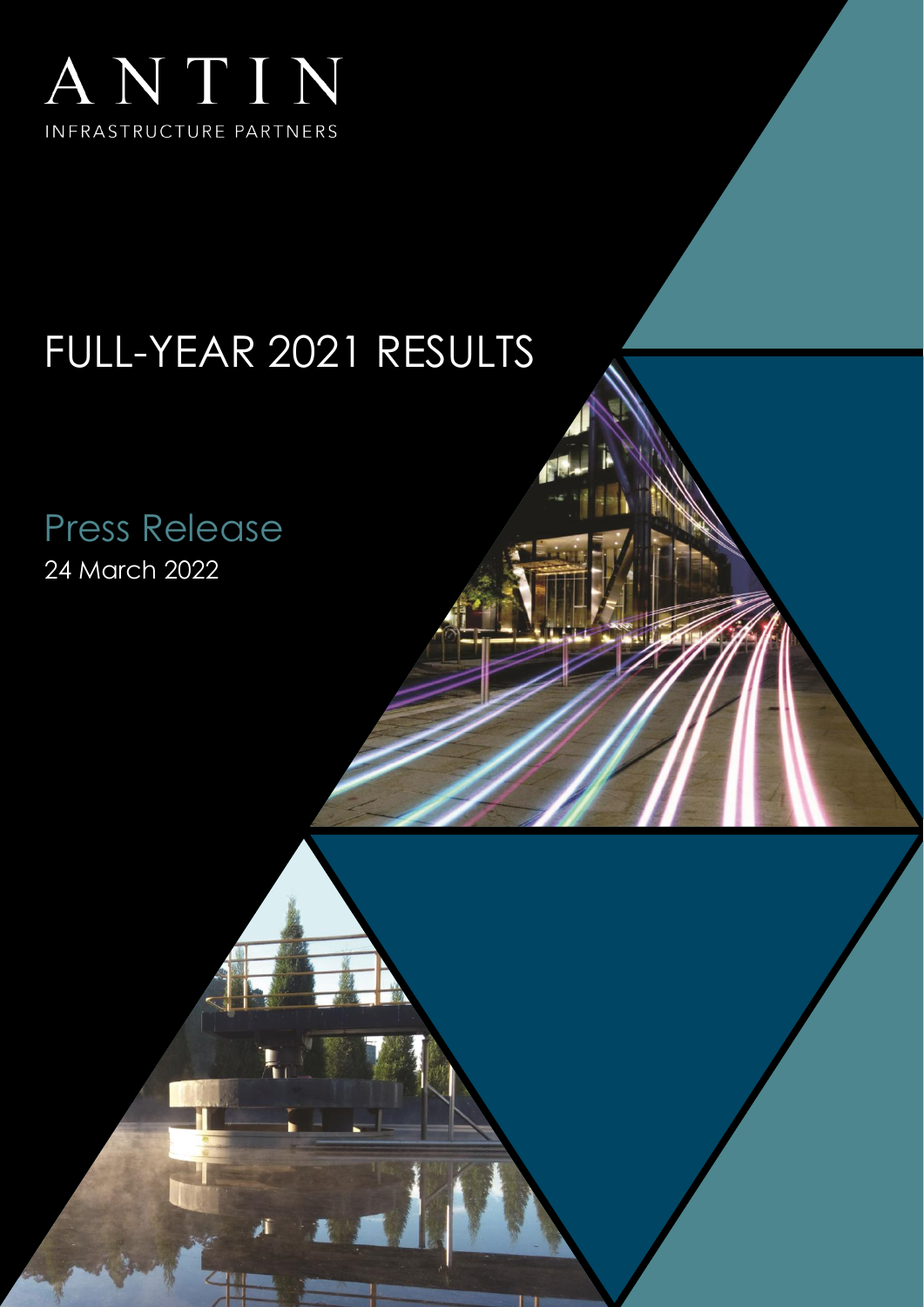## ANTIN INFRASTRUCTURE PARTNERS REPORTS ROBUST 2021 FINANCIAL RESULTS



## Alain Rauscher and Mark Crosbie, co-founders of Antin Infrastructure Partners, declared:

"2021 was a milestone year for Antin, notably marked by our successful IPO in September. We continued to deliver outstanding returns to our fund investors while investment and exit activity was fully on track. We executed on our growth strategy with the launch of the Mid Cap and NextGen strategies, and we invested in our platform and talent to position the firm for the next growth phase. Our 2021 financial results were very robust, demonstrating continued top-line growth, best-in-class EBITDA margins and significant dividend distributions to our shareholders. We are confident that 2022 will be another exciting and strong year."

# **We are confident that 2022 will be "**<br>We<br>and **another exciting and strong year "**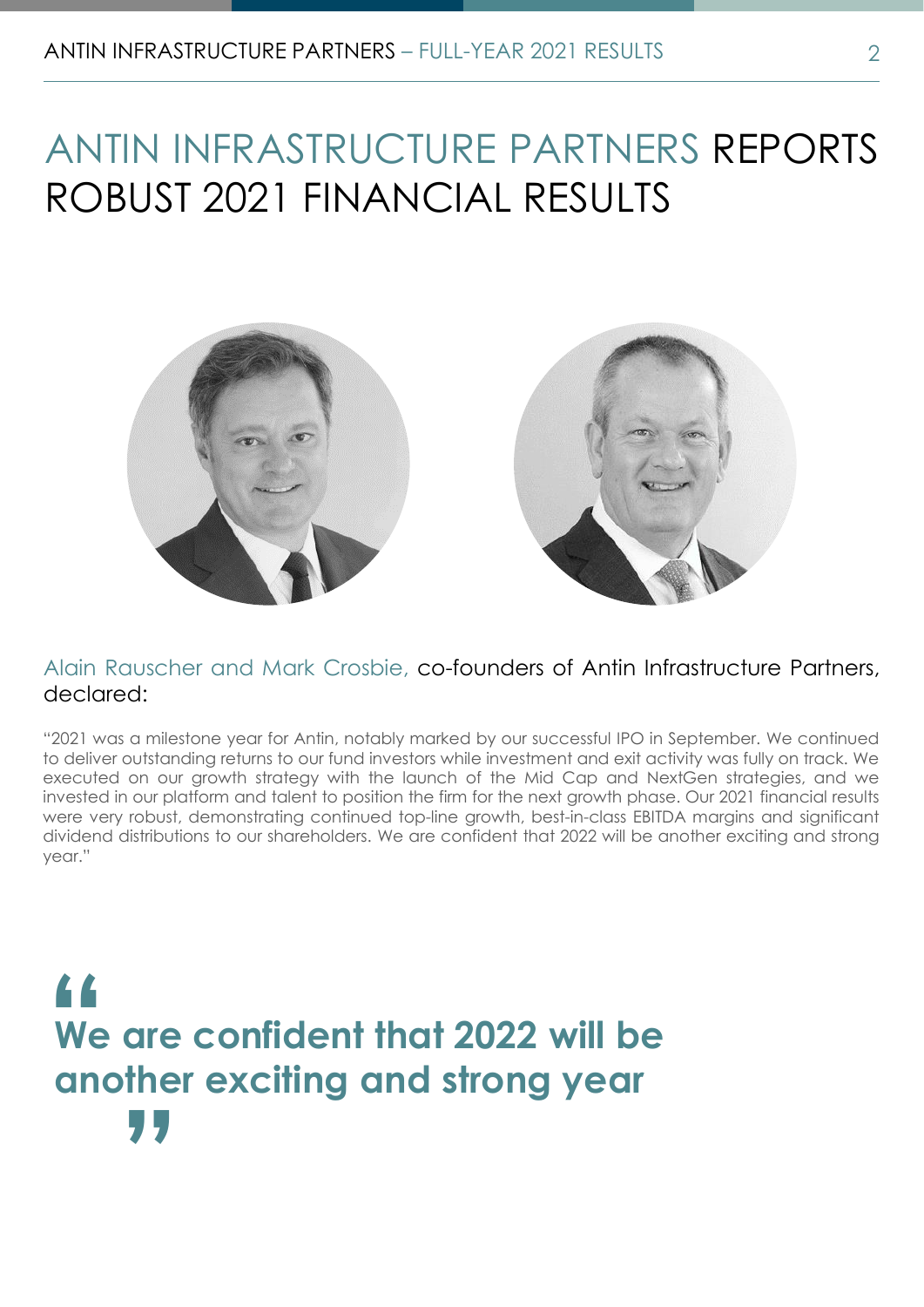## **2021 highlights**

- Fee-paying AUM up +14.4%, driven by €2.5bn fundraising across Mid Cap and NextGen
- Revenue excluding catch-up fees up +17.8%
- Strong investment performance with capital deployment and exit activity on track
- Underlying EBITDA margin of 60%
- Strong balance sheet following successful IPO with €393m in cash to support our growth
- Proposed dividend of €0.11 per share; full year dividend payout ratio of  $~90\%$ <sup>(1)</sup>
- Medium-term guidance remains unchanged

## **Strong AUM growth supported by fundraising and investment performance**

- AUM increased to  $\epsilon$ 22.7bn, up +23.8% $(2)$  in 2021, driven by fundraising and investment performance
- Fee-paying AUM increased to €13.8bn, up +14.4% in 2021
- Fundraising stood at €2.5bn across Mid Cap Fund I and NextGen Fund I
- Strong investment performance with all Antin funds performing either on or ahead of plan

## **Investment and exit activity are on track**

- Total investments of €1.7bn (€3.3bn including co-investments), including Origis Energy (Flagship Fund IV), ERR European Rail Rent partnership (Mid Cap Fund I) and Pulsant (Mid Cap Fund I)
- Flagship Fund IV ~60% invested and Mid Cap Fund I ~16% invested as of 31 December 2021. Including investment announced post closing of reporting period, Mid Cap Fund I is ~26% invested
- Gross exits of €1.3bn (€1.6bn including co-investments), including Amedes (Flagship Fund II) and Almaviva (Flagship Fund III)

## **Robust top-line growth with ~95% of revenue from management fees**

- Total revenue increased by +0.5% from  $E$ 179.6m to  $E$ 180.6m; increase of +17.8% excluding 2020 management fee catch-up effects related to final closing of Flagship Fund IV
- Management fees decreased by (2.7)% from €175.5m to €170.8m; increase of +14.5% excluding 2020 management fee catch-up effects related to final closing of Flagship Fund IV
- Carried interest and investment income increased substantially from €2.4m to €7.2m, primarily due to the revaluation of Fund III-B investments held on balance sheet, as well as carried interest related to Flagship Fund II(3) and a gain realised on the transfer of carried interest related to Fund III-B(4)
- Notes

Based on new calculation methodology as described on p.10

*Fee-paying AUM growth* **+14.4%** 

*Revenue growth excl. catch-up fees*

**+17.8%** 

## *Underlying EBITDA margin* **60%**

*Dividend payout ratio* **90%** 

<sup>1)</sup> Proposed dividend of €19.2m and €48.1m paid in 2021 (total of €67.3m); calculated as a % of underlying net income of €74.4m; to be approved on 24 May 2022 at Annual Shareholders' Meeting

<sup>3)</sup> €0.9m carried interest revenue for Fund II related to a share of carried interest repurchased by Antin from an employee departing the firm 4) €0.6m carried interest revenue related to a gain on a share of carried interest in Fund III-B that was sold by Antin to its employees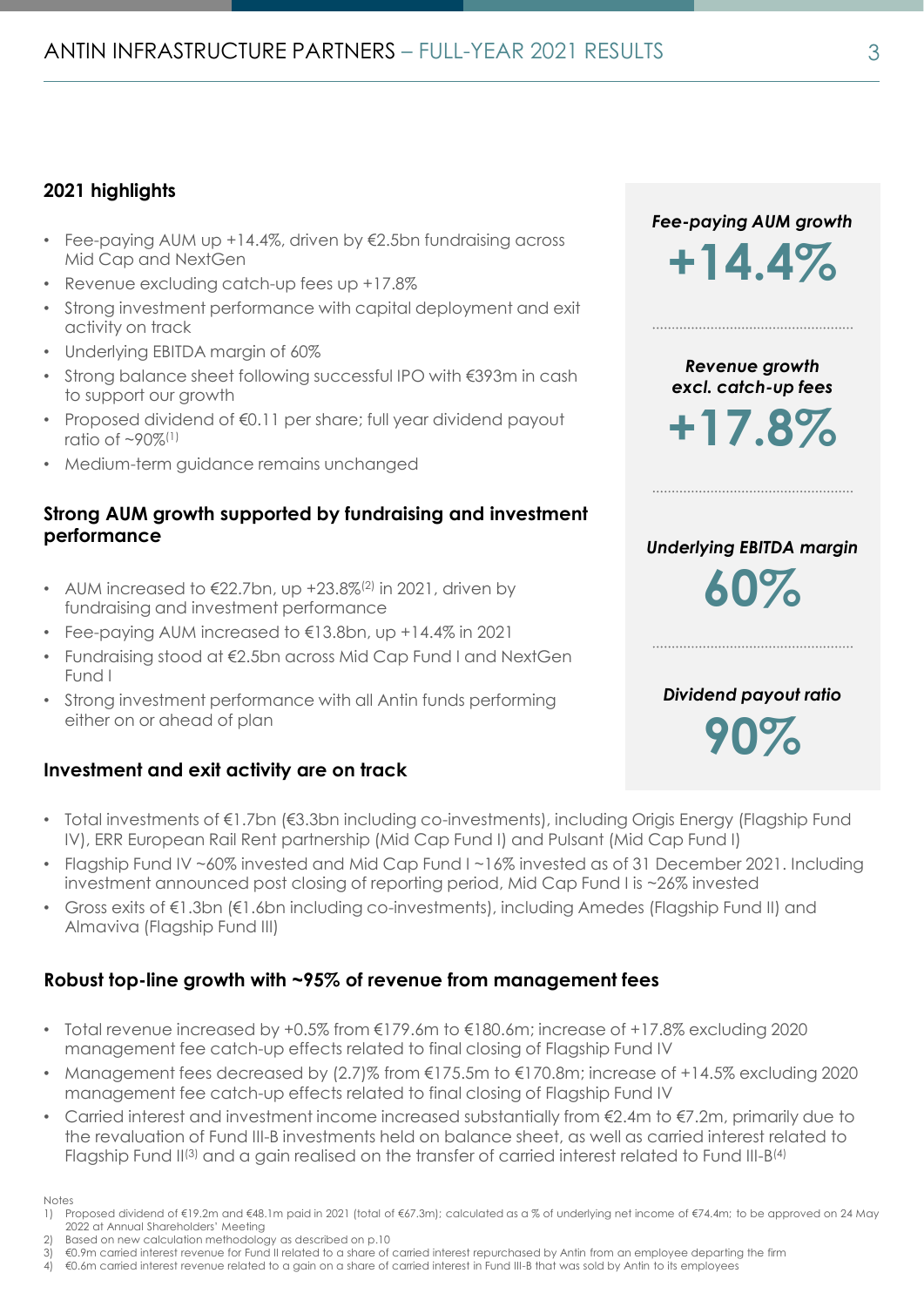## **Strong profitability with underlying EBITDA margin of 60%**

- Underlying EBITDA decreased by (17.9)% from €132.0m to €108.4m, notably due to the management fee catch-up of €26.4m recorded in 2020 and an increase in operating expenses recorded in 2021. Excluding the 2020 management fee catch-up, underlying EBITDA grew by +2.6%
- Total operating expenses increased by +51.6% from €47.7m to €72.3m. Personnel expenses increased by +45.5%, primarily due to the hiring of 53 employees related to the launch of the Mid Cap and NextGen investment strategies and in anticipation of the continued scale-up of our Flagship Fund Series. Other operating expenses increased by +68.0% mainly due to professional services fees related to the execution of our growth plan
- As a result of those effects, our underlying EBITDA margin decreased from 73% to 60%, consistent with the guidance provided at the time of the IPO
- Underlying net income decreased by (19.7)% from €92.7m to €74.4m

## **Strong balance sheet**

- €393m in cash and cash equivalents to support growth plans
- No financial debt following repayment of outstanding credit facilities in 2021

## **Dividend payout ratio of ~90%**

- Antin's Board of Directors proposes a dividend of €0.11 per share for the remainder of 2021. Total dividend of €0.39 per share for 2021, including €0.28 per share already paid prior to the IPO
- Dividend payout ratio of ~90% for full-year 2021 based on underlying net income<sup>(5)</sup>

## **Further advances on our ESG priorities**

- Strengthening of ESG governance framework and processes
- Carbon reduction roadmap for all portfolio companies
- Formalised diversity, equity, and inclusion policy

## **Medium-term guidance confirmed**

- Long-term growth above the infrastructure market, with Flagship Fund V target commitments of ~€10-11bn
- Long-term EBITDA margins >70%
- Majority of underlying profits to be distributed with the absolute quantum of dividends expected to grow over time

<sup>5)</sup> Proposed dividend of €19.2m and €48.1m paid in 2021 (total of €67.3m); calculated as a % of underlying net income of €74.4m; to be approved on 24 May 2022 at Annual Shareholders' Meeting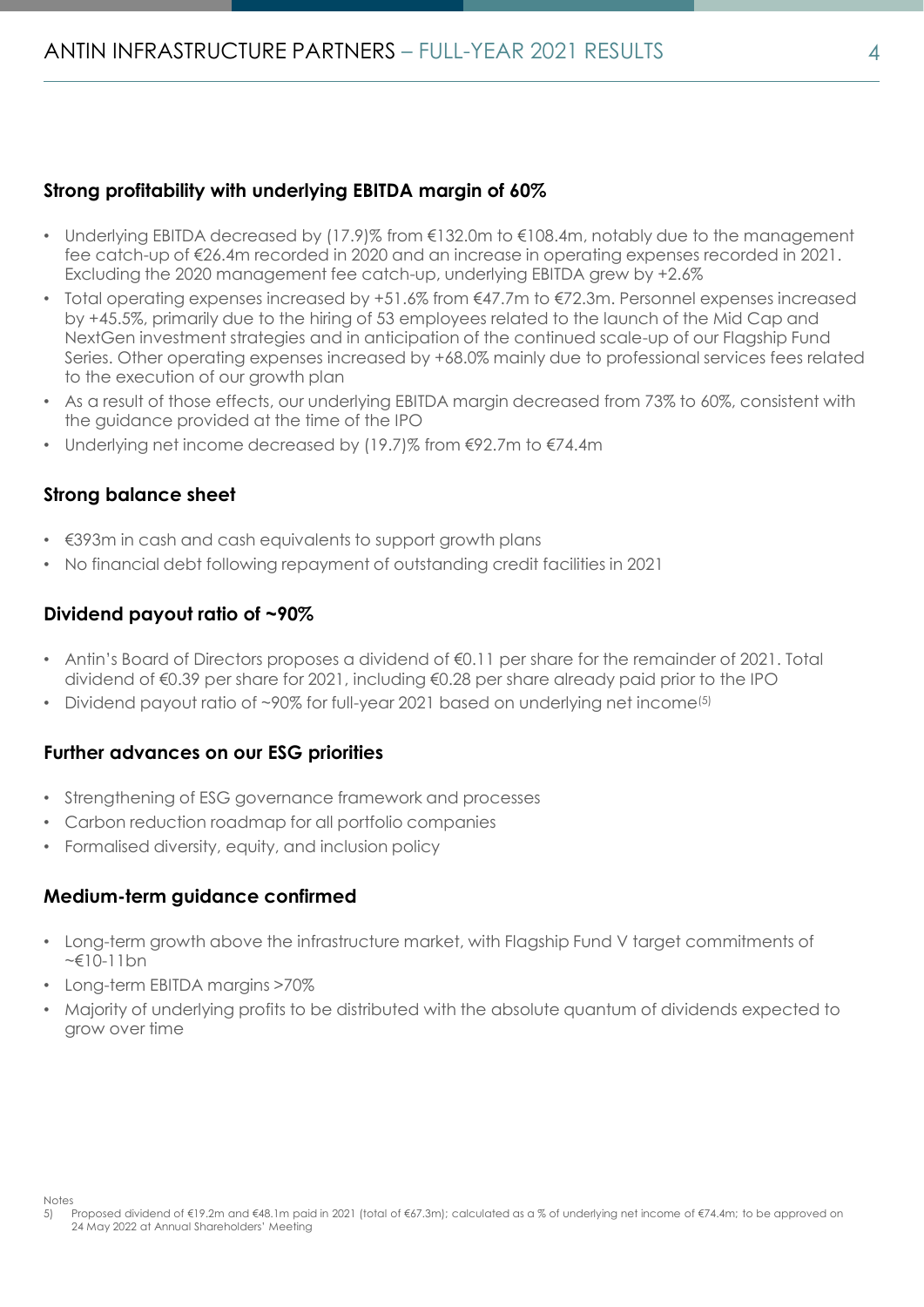## **Implementation of a liquidity contract**

- Liquidity contract with BNP Paribas Exane starting on 25 March 2022, for a period of one year and tacitly renewable
- Objective to improve the trading of Antin's shares on the regulated market of Euronext Paris
- Compliant with the Code of Conduct (Charte de Déontologie) issued by the French Financial Markets Association (Association Française des Marchés Financiers), recognised by the AMF (Autorité des Marchés Financiers)
- Initial €2m allocated to the liquidity account
- Agreement can be terminated at any time and without prior notice by Antin, and at any time by BNP Paribas Exane subject to one month's notice

## **Situation in Russia/Ukraine**

- No direct and indirect exposure to Russia/Ukraine
- No physical locations, no meaningful economic relations
- No Russian or Ukrainian fund investors

Partners will donate more than €2m to the United Nations High Commissioner for Refugees (UNHCR)

 $\binom{n}{\text{OMHCR}}$ 

## **Post-closing events**

- Exit of Roadchef (Flagship Fund II), the UK's largest motorway service area operator, announced on 3 March 2022. Flagship Fund II ~90% realised as of 24 March 2022 following exit of Roadchef
- Investment in Lake State Railway (Mid Cap Fund I), a leading regional freight railroad in the US completed on 8 March 2022. Mid Cap Fund I ~26% invested

### **Today's webcast presentation**

- Antin's management will hold a webcast presentation today at 11:00am CET
- To register for the webcast, please click on the following link: [https://channel.royalcast.com/landingpage/antin-ip/20220324\\_1/](https://channel.royalcast.com/landingpage/antin-ip/20220324_1/)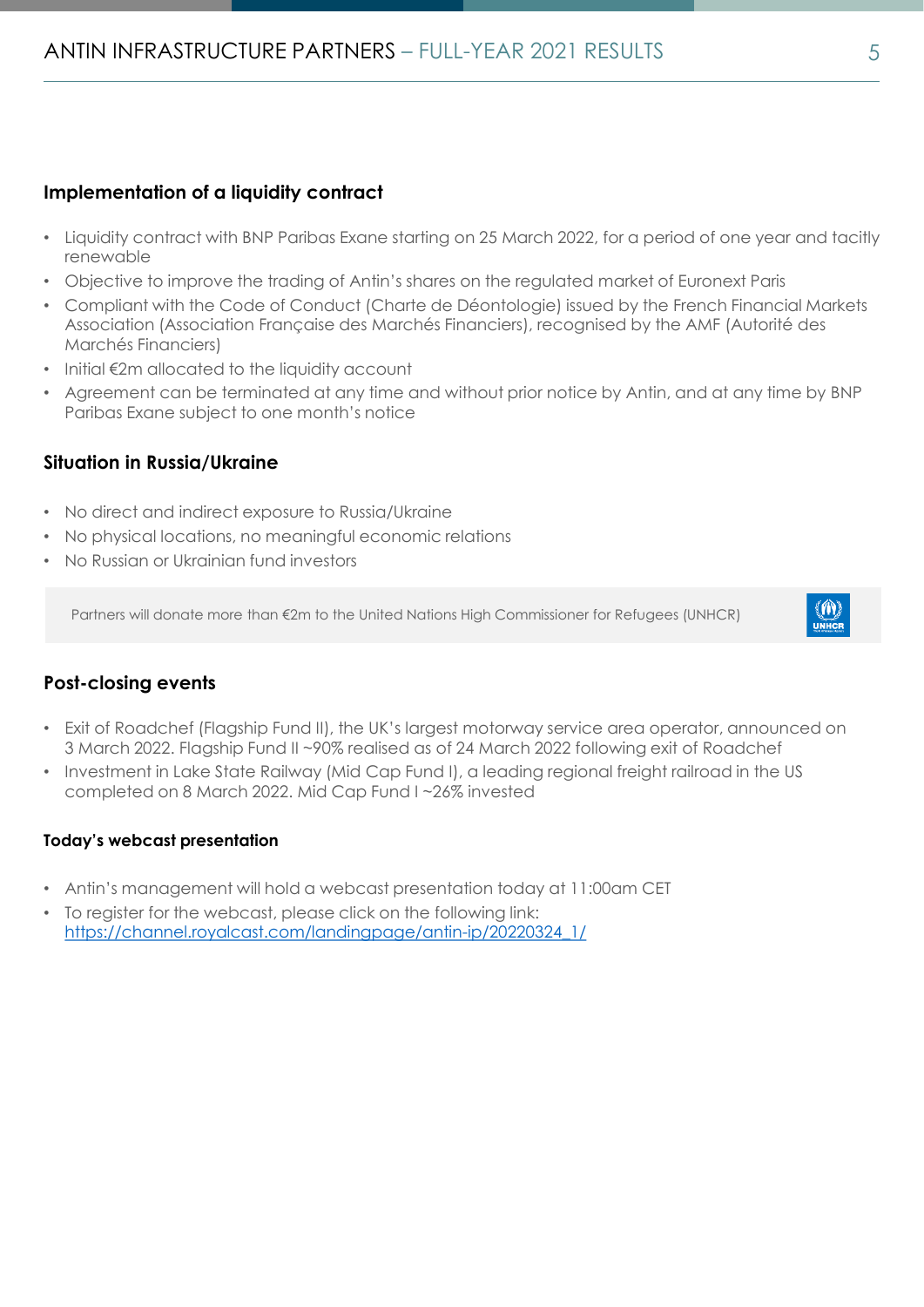## FINANCIAL STATEMENTS

### **INCOME STATEMENT**

| €m, year ended 31-Dec                   | 2021   | 2020   |
|-----------------------------------------|--------|--------|
| Management fees                         | 170.8  | 175.5  |
| Carried interest and investment income  | 7.2    | 2.4    |
| Administrative fees and other revenue   | 2.6    | 1.7    |
| <b>Total revenue</b>                    | 180.6  | 179.6  |
| Personnel expenses                      | (50.5) | (34.7) |
| Other operating expenses & tax          | (21.8) | (12.9) |
| Underlying EBITDA <sup>(1)</sup>        | 108.4  | 132.0  |
| % margin                                | 60%    | 73%    |
| Depreciation and amortisation           | (8.8)  | (7.5)  |
| Underlying EBIT <sup>(1)</sup>          | 99.5   | 124.4  |
| Net financial income and expenses       | (2.9)  | (1.7)  |
| Underlying profit before income tax (1) | 96.7   | 122.8  |
| Income tax                              | (22.2) | (30.0) |
| Underlying net income <sup>(1)</sup>    | 74.4   | 92.7   |
| % margin                                | 41%    | 52%    |

#### **COMMENTARY**

• Management fee revenue declined by (2.7)% in 2021 due to a combination of effects • Increase in fees from Fund III-B and Mid Cap Fund I • Decrease of fees in Flagship Fund II and Fund III • 2020 fee catch-up related to Flagship Fund IV falling away in 2021 • Increase in carried interest and investment income, driven by the revaluation of investments held on balance sheet in Fund III-B and from carried interest for Flagship Fund II<sup>(2)</sup> • Excluding the catch-up fees and on a comparable basis, total revenue increased by +17.8% in 2021 • Increase in personnel expenses of +45.5% due to the hiring of employees for the launch of the Mid Cap and NextGen strategies, as well as the anticipated fundraising of Flagship Fund V • Higher other operating expenses due to increases in professional services and overall cost increases linked to the growth of Antin Underlying EBITDA declined by (17.9)% in 2021. Excluding catch-up fees for Flagship Fund IV and on a comparable basis, underlying EBITDA increased by +2.6% **A B C**  $\mathbf{D}$ **E** Notes 1) Excluding non-recurring expenses related to the implementation of the Free Share Plan and non-recurring IPO expenses **F**

2) Related to a share of carried interest that was repurchased by Antin in the context of the departure of an Antin team member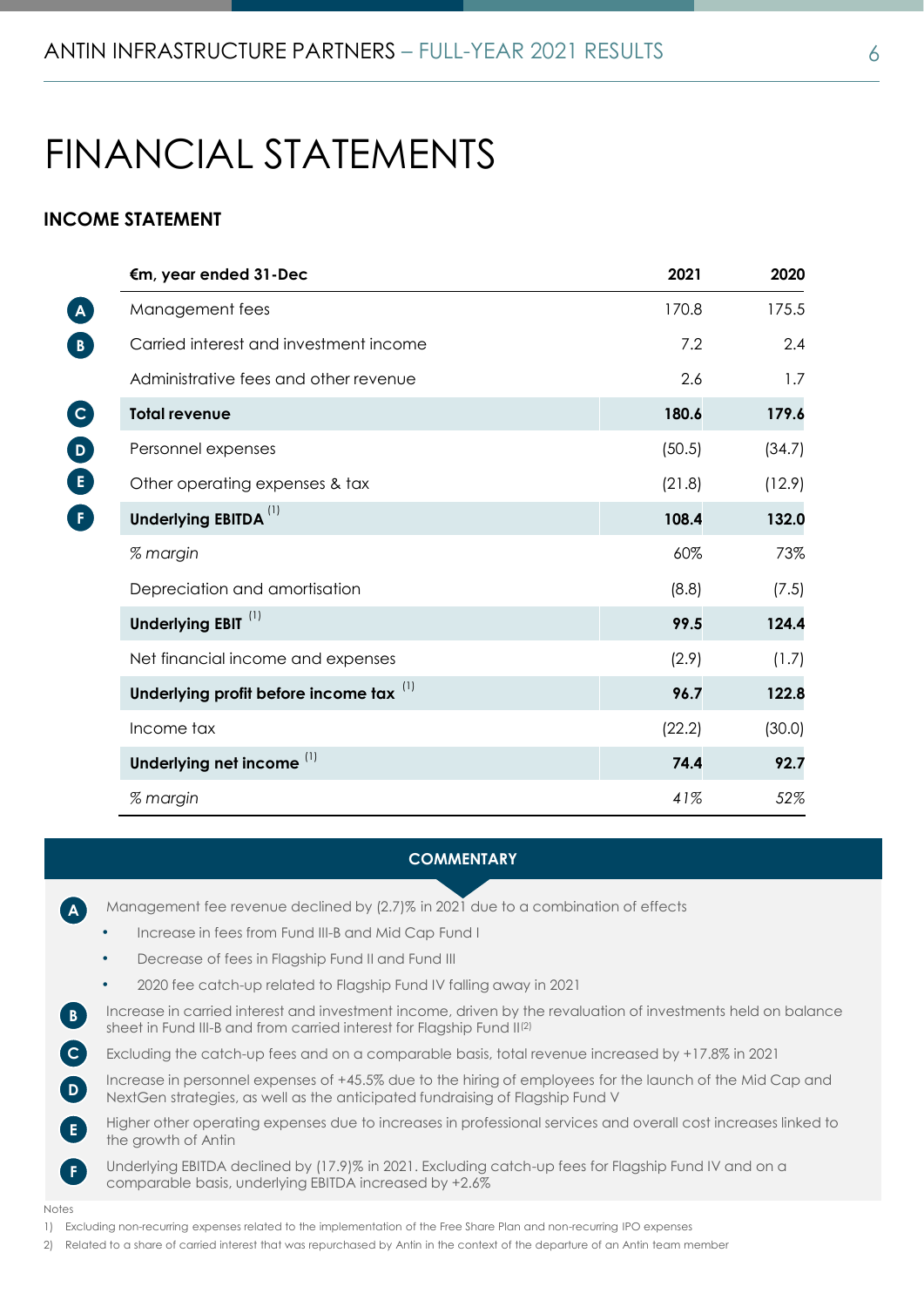## **RECONCILIATION FROM UNDERLYING TO IFRS RESULTS 2021**

| €m, year ended 31-Dec                  | <b>Underlying</b><br><b>basis</b> | <b>IPO-related</b><br>expenses | <b>Free Share Plan &amp;</b><br>related costs | <b>IFRS</b> basis |
|----------------------------------------|-----------------------------------|--------------------------------|-----------------------------------------------|-------------------|
| Management fees                        | 170.8                             |                                |                                               | 170.8             |
| Carried interest and investment income | 7.2                               |                                |                                               | 7.2               |
| Administrative fees and other revenue  | 2.6                               |                                |                                               | 2.6               |
| <b>Total revenue</b>                   | 180.6                             |                                |                                               | 180.6             |
| Personnel expenses                     | (50.5)                            |                                | $\, {\bf B} \,$<br>(28.1)                     | (78.6)            |
| Other operating expenses & tax         | (21.8)                            | (20.1)<br>$\mathbf{A}$         | (0.2)                                         | (42.0)            |
| <b>EBITDA</b>                          | 108.4                             | (20.1)                         | (28.2)                                        | 60.1              |
| % margin                               | 60%                               |                                |                                               | 33%               |
| Depreciation and amortisation          | (8.8)                             |                                |                                               | (8.8)             |
| <b>EBIT</b>                            | 99.5                              | (20.1)                         | (28.2)                                        | 51.2              |
| Net financial income and expenses      | (2.9)                             |                                |                                               | (2.9)             |
| Profit before income tax               | 96.7                              | (20.1)                         | (28.2)                                        | 48.4              |
| Income tax                             | (22.2)                            | 5.3                            | 0.9                                           | (16.0)            |
| <b>Net income</b>                      | 74.4                              | (14.8)                         | (27.3)                                        | 32.4              |
| % margin                               | 41%                               |                                |                                               | 18%               |

#### **COMMENTARY**



**B**

#### • **IPO expenses**

• €20.1m expenses related to the preparation and execution of the IPO, including fees for legal, financial, accounting, commercial and other advice

#### • **Expenses related to the Free Share Plan**

• €28.1m non-recurring pre-tax expenses related to the implementation of the Free Share Plan announced at the time of the IPO

- €24.1m compensation expenses and €4.0m in social charges
- No impact on 2021 cash flow and cash position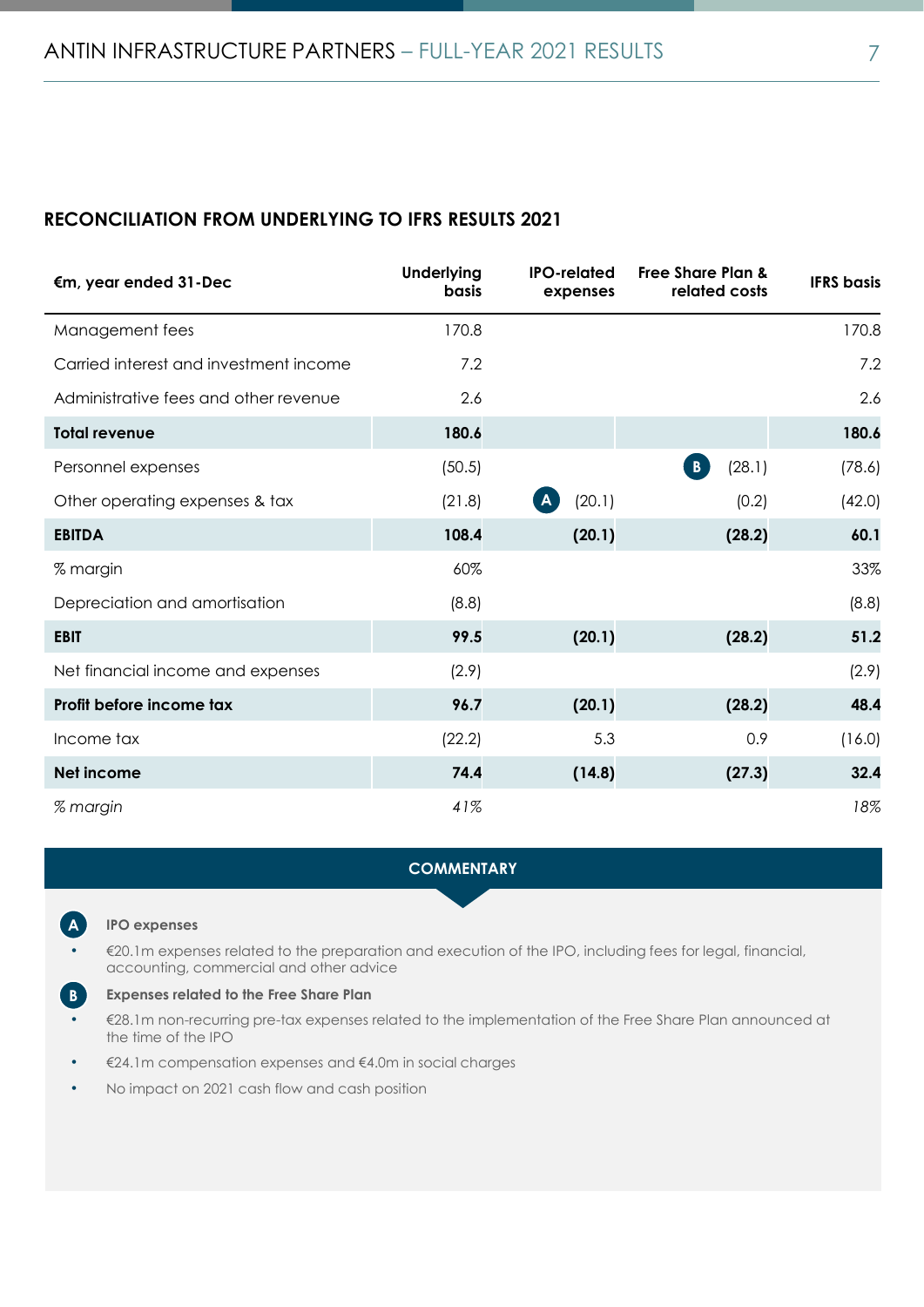## **BALANCE SHEET**

|               | €m, year ended 31-Dec                            | 31-Dec-21 | 31-Dec-20 |
|---------------|--------------------------------------------------|-----------|-----------|
|               | Property, equipment and intangible assets        | 5.8       | 1.4       |
|               | Right-of-use assets                              | 31.0      | 20.3      |
|               | Financial assets                                 | 34.8      | 19.4      |
| $\frac{A}{B}$ | Deferred tax assets and other non-current assets | 25.2      | 20.8      |
|               | <b>Total non-current assets</b>                  | 96.9      | 61.9      |
|               | Other current assets                             | 29.3      | 44.1      |
| $\frac{C}{D}$ | Cash and cash equivalents                        | 392.6     | 14.0      |
|               | <b>Total current assets</b>                      | 421.9     | 58.2      |
|               | <b>Total assets</b>                              | 518.8     | 120.1     |
|               |                                                  |           |           |
|               | <b>Total equity</b>                              | 447.7     | 37.9      |
|               | Borrowings and financial liabilities             |           | 26.3      |
| $rac{E}{A}$   | Lease liabilities                                | 31.4      | 20.4      |
|               | Employee benefit liabilities                     | 0.6       | 1.0       |
|               | Deferred tax liabilities                         | 5.9       | 5.2       |
|               | <b>Total non-current liabilities</b>             | 37.8      | 53.0      |
|               | Borrowings and financial liabilities             |           | 0.1       |
|               | Lease liabilities                                | 3.3       | 1.8       |
|               | Other current liabilities                        | 29.9      | 27.4      |
|               | <b>Total current liabilities</b>                 | 33.2      | 29.3      |
|               | <b>Total equity and liabilities</b>              | 518.8     | 120.1     |

#### **COMMENTARY**

• Increase in right-of-use assets due to new lease and lease modifications for the office premises in Paris, with a new right-of-use asset recognised for €10.1m **A**

- Right-of-use asset for €10.1m recognised, lease period of 9 years
- Modification of right-of-use asset for €2.9m for additional lease of 4 years
- Increase in valuation of investment and carry in Fund II and Fund III-B as well as investment in Mid Cap Fund I

• Primarily due to decrease in trade receivables and decrease in accrued income related to the transfer of commitments in the carry vehicles related to Fund III-B, Flagship Fund III and Fund IV

• Increase in cash and cash equivalents due to the primary funds raised as part of the IPO

• Repayment of debt facilities following IPO

**D E**

**B C**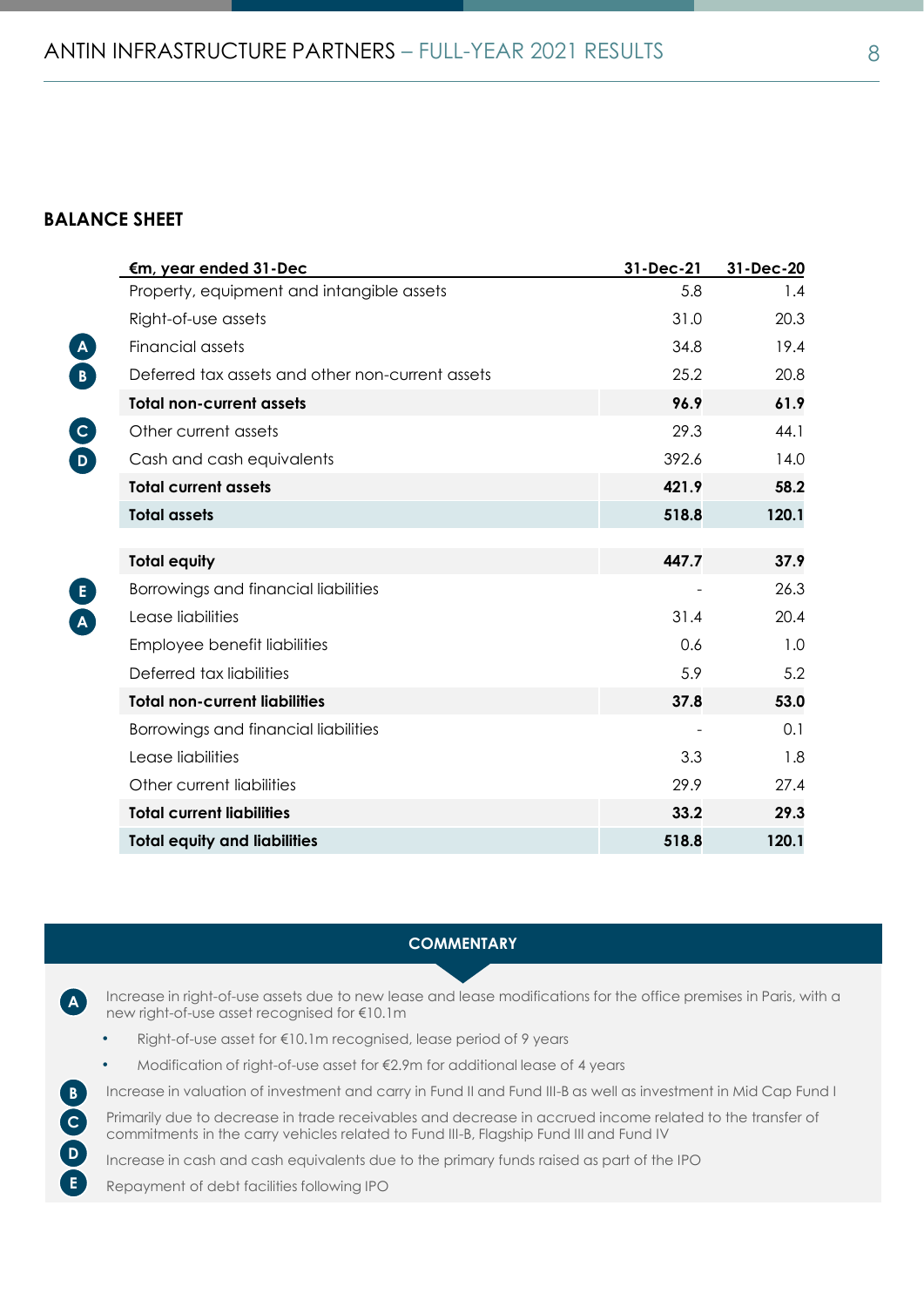### **CASH FLOW STATEMENT**

| €m, year ended 31-Dec                                       | 2021   | 2020   |
|-------------------------------------------------------------|--------|--------|
| Inflow / (outflow) related to operating activities          | 72.0   | 77.8   |
| o/w (increase) / decrease in working capital requirement    | (16.8) | (11.0) |
| Inflow / (outflow) related to investing activities          | (12.7) | (16.8) |
| o/w purchase of property and equipment                      | (5.2)  | (0.1)  |
| o/w investment in financial investments                     | (3.3)  | (16.8) |
| Net cash inflow / (outflow) related to financing activities | 319.1  | (62.1) |
| o/w dividends paid                                          | (54.8) | (86.7) |
| o/w repayment of borrowings                                 | (27.3) |        |
| o/w proceeds from borrowings                                | 0.5    | 26.9   |
| o/w share capital increase                                  | 404.9  |        |
| Net increase / (decrease) in cash and cash equivalents      | 378.4  | (1.2)  |
| Cash and cash equivalents as of 01-Jan                      | 14.0   | 15.6   |
| Translation differences on cash and cash equivalents        | 0.1    | (0.4)  |
| Cash and cash equivalents as of 31-Dec                      | 392.6  | 14.0   |

#### **COMMENTARY**

• Refurbishment of Paris offices **A**

**B**

**C**

**E**

• Investment in Mid Cap Fund I in 2021 (~15% called as of 31-Dec-2021), vs. Fund III-B in 2020 (~85% called as of 31-Dec-2020)

• Three dividend instalments in 2021 prior to the IPO, including a dividend of €6.8m paid in March 2021 on the basis of 2020 and the remaining €48.1m paid in July and September 2021 on the basis of 2021

• Antin redeemed the entire drawn facility A loan following the IPO **D**

Primary IPO proceeds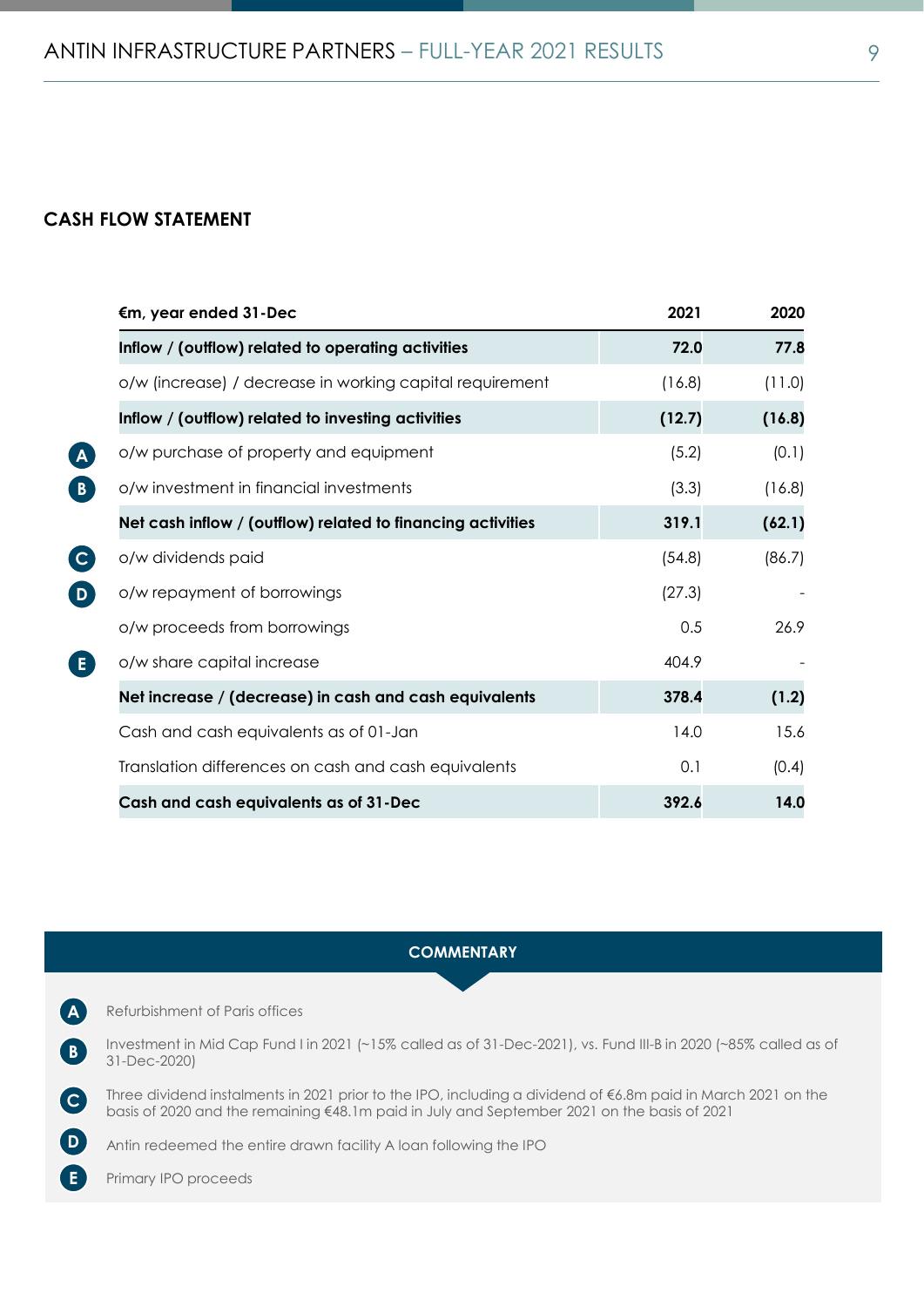## ACTIVITY REPORT

## **Change in calculation methodology for assets under management**

To improve the comparability of AUM across quarters and to align increases and decreases of assets between AUM and FPAUM, we are amending our calculation methodology in two ways: i) we will include exited investments in our AUM at fair market value when they continue to be fee-paying during the quarter, ii) we include certain co-investment vehicles in our AUM at fair market value instead of cost.

AUM in 2020 amounts to €18.3bn under the new methodology, compared to €16.4bn under the prior method. The difference relates to the market value of assets that were exited in the 4Q 2020, but continued to be fee-paying during that quarter. Therefore, instead of recording a decrease in AUM in the fourth quarter of 4Q 2020, we are recording a decrease in AUM in 1Q 2021.

AUM in 2021 amounts to €22.7bn under the new methodology, and €22.0bn under the prior method. The difference relates primarily to the fair value recognition of certain co-investment vehicles that have been previously recognised at cost.

This change does not have any effect on the calculation of our FPAUM.

## **YEARLY DEVELOPMENT OF AUM AND FEE-PAYING AUM**

| €bn                              | <b>AUM</b>               | <b>Fee-Paying AUM</b>    |
|----------------------------------|--------------------------|--------------------------|
| Beginning of Period, 31-Dec-2020 | 18.3                     | 12.0                     |
| Gross inflows                    | 3.6                      | 2.8                      |
| Step-downs                       | $\overline{\phantom{a}}$ | $\overline{\phantom{a}}$ |
| $Exits^{(1)}$                    | (4.1)                    | (1.0)                    |
| <b>Revaluations</b>              | 4.9                      | $\overline{\phantom{a}}$ |
| FX and other                     |                          |                          |
| End of period, 31-Dec-2021       | 22.7                     | 13.8                     |
| Change in %                      | $+23.8%$                 | $+14.4%$                 |

## **QUARTERLY DEVELOPMENT OF AUM AND FEE-PAYING AUM**

| €bn                              | <b>AUM</b>               | <b>Fee-Paying AUM</b>    |
|----------------------------------|--------------------------|--------------------------|
| Beginning of Period, 30-Sep-2021 | 20.3                     | 13.5                     |
| Gross inflows                    | 1.1                      | 0.3                      |
| Step-downs                       | $\overline{\phantom{a}}$ | $\overline{\phantom{a}}$ |
| $Exists^{(1)}$                   | $\overline{\phantom{0}}$ | $\overline{\phantom{a}}$ |
| <b>Revaluations</b>              | 1.2                      | $\overline{\phantom{a}}$ |
| FX and other                     |                          | $\overline{\phantom{0}}$ |
| End of period, 31-Dec-2021       | 22.7                     | 13.8                     |
| Change in %                      | $+11.4%$                 | $+2.3%$                  |

Notes

1) Gross exits for AUM and exits at cost for FPAUM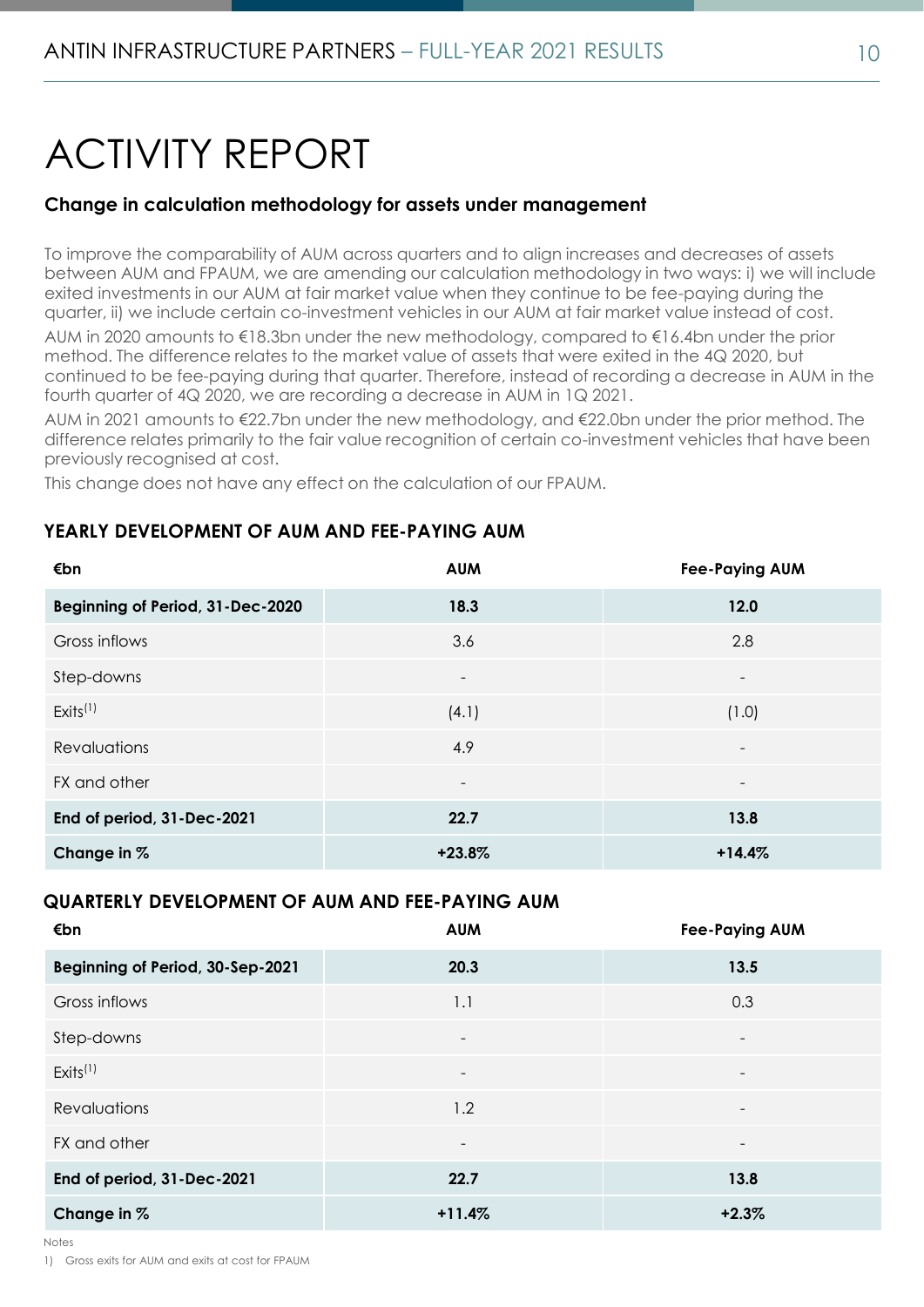## **ACTIVITY REPORT**

| €bn                              | 2021 | 2020 |
|----------------------------------|------|------|
| <b>AUM</b>                       | 22.7 | 18.3 |
| <b>Fee-Paying AUM</b>            | 13.8 | 12.0 |
| Fundraising                      | 2.5  | 3.2  |
| Fundraising incl. co-investments | 3.8  | 4.6  |
| Investments                      | 1.7  | 3.7  |
| Investments incl. co-investments | 3.3  | 4.3  |
| Gross exits                      | 1.3  | 2.7  |
| Gross exits incl. co-investments | 1.6  | 4.1  |

## **KEY STATS BY FUND**

#### **€bn**

| Fund            | Vintage | <b>AUM</b> | Fee-paying<br><b>AUM</b> | Committed<br>capital | % invested | % realised | Gross<br>multiple | <b>Expectation</b> |
|-----------------|---------|------------|--------------------------|----------------------|------------|------------|-------------------|--------------------|
| <b>Flagship</b> |         |            |                          |                      |            |            |                   |                    |
| <b>Fund II</b>  | 2013    | 2.2        | 0.9                      | 1.9                  | 86%        | 76%        | 2.5x              | Above plan         |
| <b>Fund III</b> | 2016    | 6.8        | 2.9                      | 3.6                  | 88%        | 24%        | 1.6x              | Above plan         |
| <b>Fund IV</b>  | 2019    | 9.5        | 6.5                      | 6.5                  | 60%        | 0%         | 1.2x              | On plan            |
| Fund III-B      | 2020    | 1.7        | 1.1                      | 1.2                  | 89%        | 0%         | 1.4x              | On plan            |

## **Mid Cap**

| Fund I | 2021 | $-1$ 2.2 | 2.2 | 2.2 | 16% | 0% | 1.0x | On plan |
|--------|------|----------|-----|-----|-----|----|------|---------|
|--------|------|----------|-----|-----|-----|----|------|---------|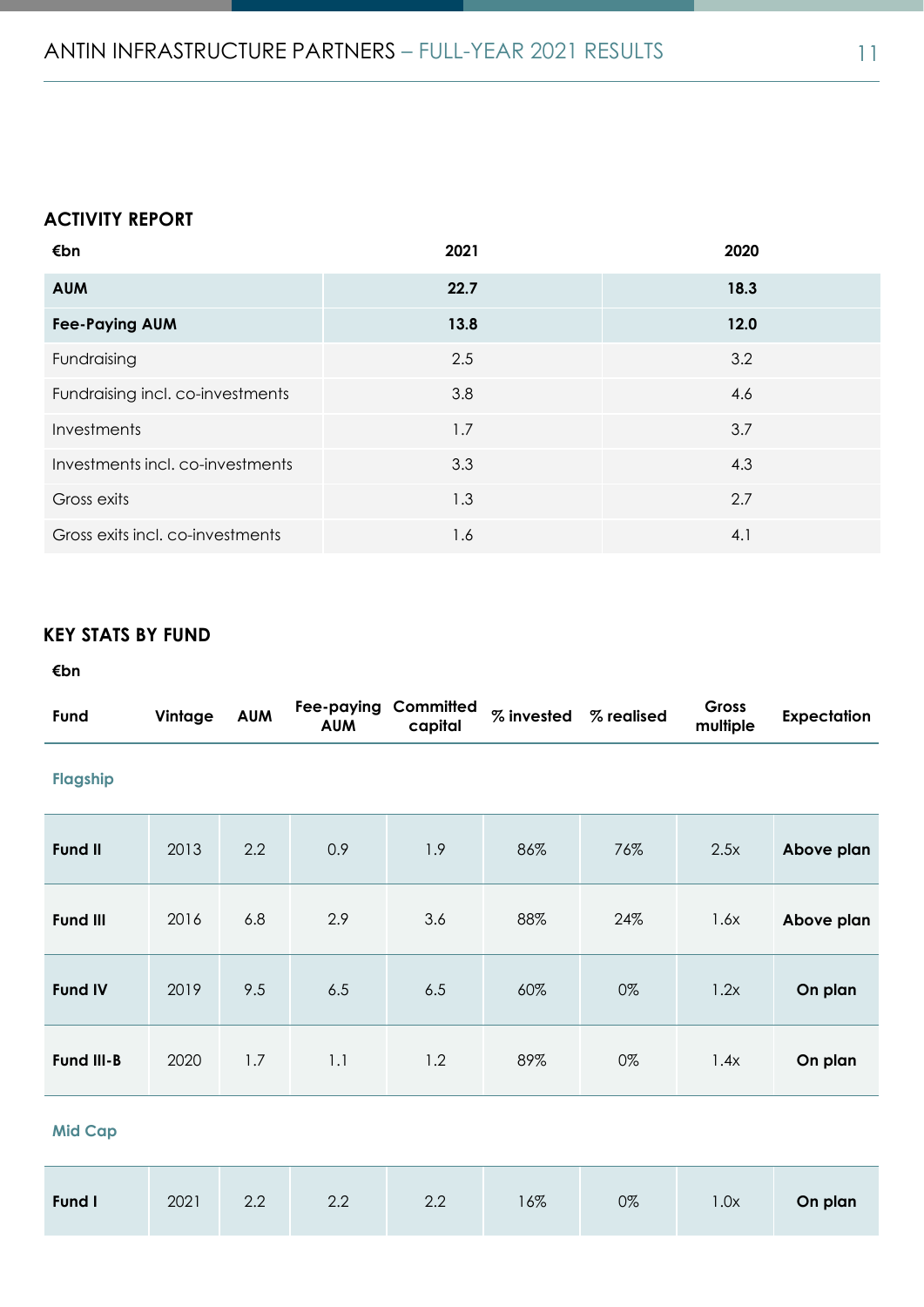## ABOUT ANTIN INFRASTRUCTURE PARTNERS

Antin Infrastructure Partners is a leading private equity firm focused on infrastructure. With €22.7bn in Assets Under Management across its Flagship, Mid Cap and NextGen investment strategies, Antin targets investments in the energy and environment, telecom, transport and social infrastructure sectors. With a presence in Paris, London, New York, Singapore and Luxembourg, Antin employs over 160 professionals dedicated to growing, improving and transforming infrastructure businesses while delivering longterm value to portfolio companies and investors. Majority owned by its partners, Antin is listed on compartment A of the regulated market of Euronext Paris (Ticker: ANTIN – ISIN: FR0014005AL0)

## **Financial Calendar**

| <b>1Q 2022</b><br><b>AUM Announcement</b> | 25 April 2022     |
|-------------------------------------------|-------------------|
| <b>Annual General Meeting</b>             | 24 May 2022       |
| 1H 2022<br><b>AUM Announcement</b>        | 21 July 2022      |
| <b>1H 2022 Results</b>                    | 14 September 2022 |
| 3Q 2022<br><b>AUM Announcement</b>        | 4 November 2022   |

### **Shareholder Relations**

Email: [shareholderrelations@antin-ip.com](mailto:shareholderrelations@antin-ip.com)

#### **Ludmilla Binet**

Head of Shareholder Relations Email: [ludmilla.binet@antin-ip.com](mailto:Ludmilla.binet@antin-ip.com)

### **Media**

**Nicolle Graugnard** Communication Director Email: n[icolle.graugnard@antin-ip.com](mailto:Nicolle.graugnard@antin-ip.com)

#### **Brunswick**

Email: [antinip@brunswickgroup.com](mailto:antinip@brunswickgroup.com)

**Tristan Roquet Montegon** +33 (0) 6 37 00 52 57

**Gabriel Jabès** +33 (0) 6 40 87 08 14